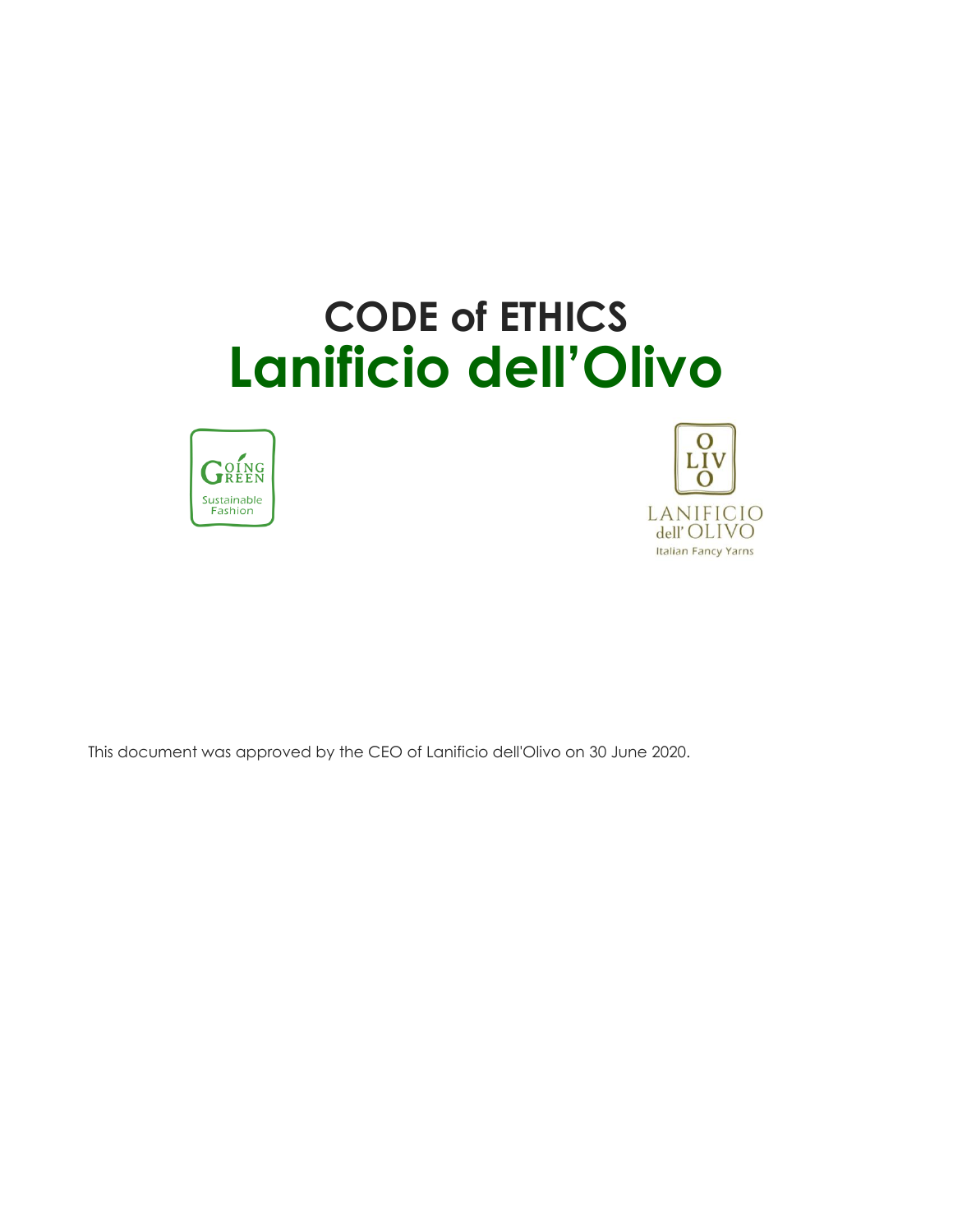



## **Table of Contents**

| 1              |     |                                                                            |  |
|----------------|-----|----------------------------------------------------------------------------|--|
| 1.1            |     |                                                                            |  |
| $\overline{2}$ |     |                                                                            |  |
| 2.1.           |     |                                                                            |  |
| 2.2.           |     |                                                                            |  |
| 2.3.           |     |                                                                            |  |
| 2.4.           |     | Continuity, diligence, and care in the execution of duties and contracts 5 |  |
| 2.5.           |     |                                                                            |  |
| 2.6.           |     |                                                                            |  |
| 2.7.           |     |                                                                            |  |
| 2.8.           |     |                                                                            |  |
| 2.9.           |     |                                                                            |  |
| 2.10.          |     |                                                                            |  |
| 2.11.          |     |                                                                            |  |
| 3              |     |                                                                            |  |
|                | 3.1 |                                                                            |  |
|                | 3.2 |                                                                            |  |
|                | 3.3 |                                                                            |  |
|                | 3.4 |                                                                            |  |
|                | 3.5 |                                                                            |  |
|                | 3.6 |                                                                            |  |
|                | 3.7 |                                                                            |  |
| 4              |     |                                                                            |  |
| 5              |     | IMPLEMENTATION, DISSEMINATION, AND MONITORING OF THE APPLICATION OF THE    |  |
| 6              |     |                                                                            |  |
| 7              |     |                                                                            |  |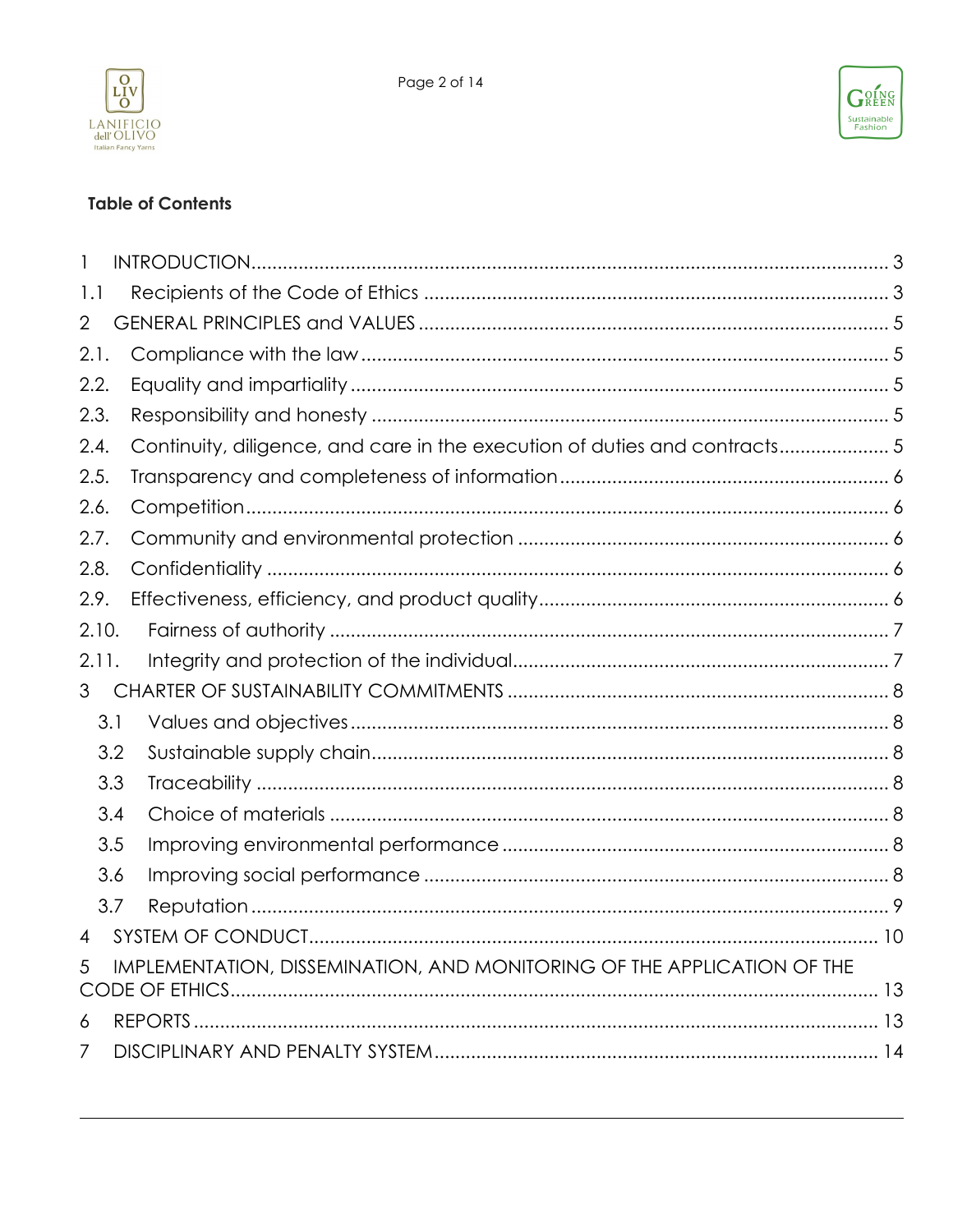

#### <span id="page-2-0"></span>**1 INTRODUCTION**

The Code of Ethics or Code of Conduct (hereinafter also referred to simply as "the Code") sets out the general values of an ethical nature and the principles of conduct in business according to which the Company has intended and intends to constantly guide its activities.

Lanificio dell'Olivo has over 70 years of history.

Our philosophy is oriented towards continuous research in the production of innovative yarns that are rich in character, creativity, and imagination coupled with the values of high quality. Our mission is to create and develop the best possible yarns and to obtain recognition from major Italian and foreign fashion brands.

The Code of Ethics is intended to outline the rights, duties, and responsibilities of our organisation towards its "stakeholders" (including employees, suppliers, clients, the Public Administration, etc.) and expresses a set of rules of conduct that all those who work in the name and on behalf of the Company (directors, employees, executives and non-executives, consultants, and collaborators) must comply with in the conduct of company business and activities.

The Code of Ethics provides the ethical and moral standards of the Company that are considered essential both in order to ensure the integrity and efficiency of relationships within the company (relations between management and employees) and to consolidate the positive reputation that the company has in its sector.

All those who, for any reason whatsoever, work, collaborate, or maintain professional relations with Lanificio dell'Olivo must, therefore, always and on every occasion, pursue the highest ethical standards in relations with colleagues, clients, suppliers, competitors, partners, Public Administrations and, in general, with the

community, demonstrating honesty and integrity in every activity carried out.

Anyone who does not comply with the standards outlined in this document, regardless of the existence of specific sanctions under the law or according to the contract and the possible inclusion of facts of criminal relevance, is in breach of the principles that guide and characterise Lanificio dell'Olivo's corporate policy and is therefore liable to disciplinary sanctions, in proportion to the seriousness of the conduct and as a result of a discussion on the matter.

Therefore, in accordance with a corporate policy attentive to the issues of legality, Lanificio dell'Olivo intends to clearly and unambiguously define the set of values that the company recognises and adopts as guiding principles for its operations, as well as the set of responsibilities that it assumes, both internally and externally.

Lanificio dell'Olivo is committed to promoting the knowledge of the Code among its recipients and to providing every possible means to ensure its full and effective application.

#### **1.1 Recipients of the Code of Ethics**

<span id="page-2-1"></span>The ethical values and principles of conduct outlined in the Code are addressed to:

 $\Rightarrow$  Lanificio dell'Olivo staff, that is:

- directors and managers and, more generally, anyone who performs, at the Company, management, administration, direction, or control functions, including de facto functions of such type, regardless of the nature of the relationship that binds them to the Company

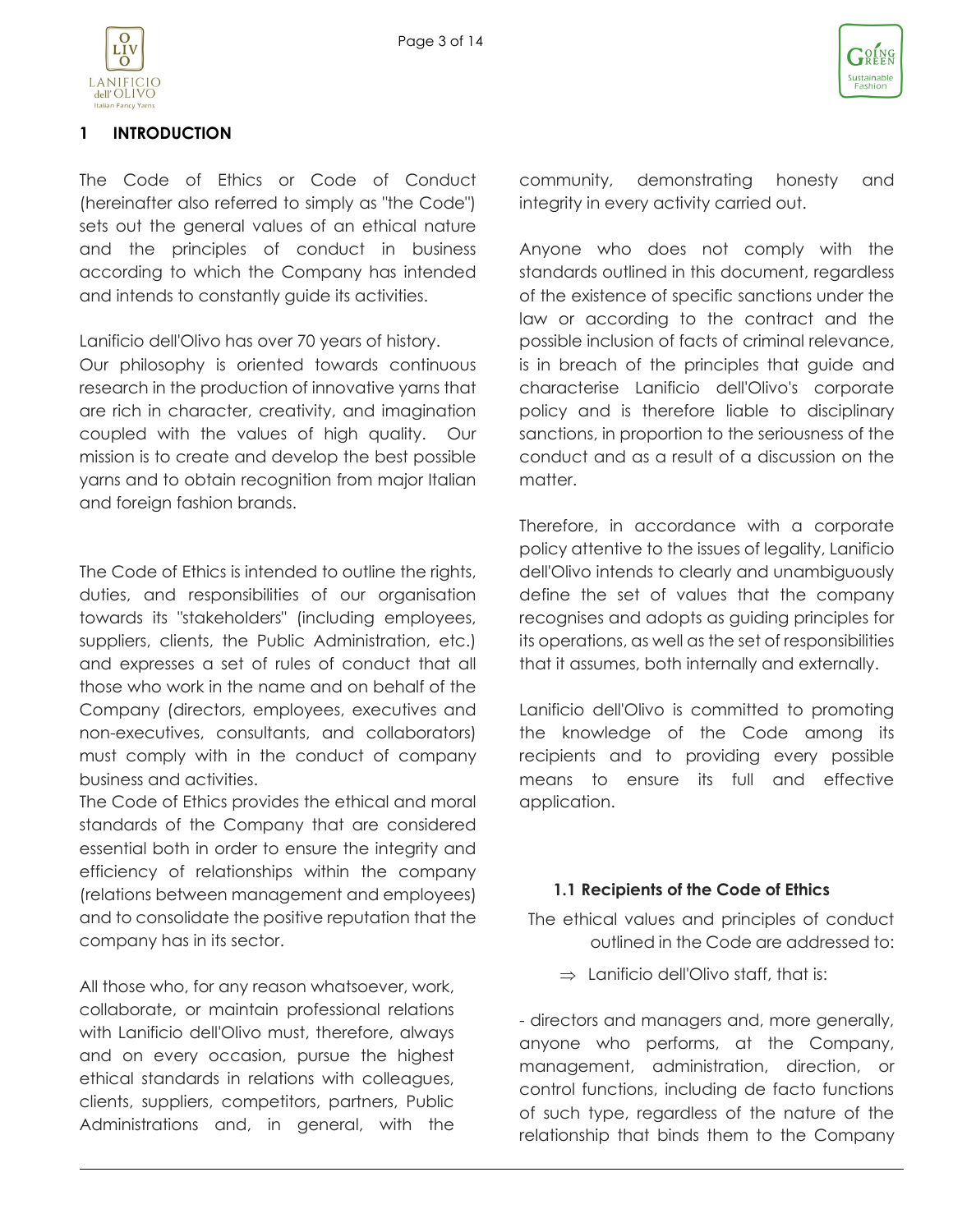

(top management);

- company's employees (persons subject to the direction of others).

> $\Rightarrow$  subject to specific acceptance or stipulation in appropriate contractual clauses, anyone the Company has business relations with, whether commercial or not, each within the scope of his/her own functions and the position held ("External Parties"), including, but not limited to:

- agents, consultants, suppliers and, more generally, anyone who carries out cooperative activities, even occasionally, in the name of or on behalf of the Company or under its control;

- collaborators, clients, and partners.

Any reference to "Recipients" contained in the Code is understood to be addressed without distinction to all of the above-mentioned parties.

The Code of Ethics applies to all the activities carried out in the name of and on behalf of LdO, both in Italy and abroad, while taking into account the cultural, social, and economic diversity of the various countries in which the Company operates.

Observance of the principles set out in the Code is first and foremost a moral duty of the Recipients, who are required to be fully aware that it is instrumental to the pursuit of the company's objectives in accordance with the fundamental values outlined in the introduction.

Compliance with the provisions of the Code of Ethics must also be considered an essential part of the Company's contractual obligations pursuant to and for the purposes of art. 2104 of the Italian Civil Code and the National Collective Labour Agreement in force.

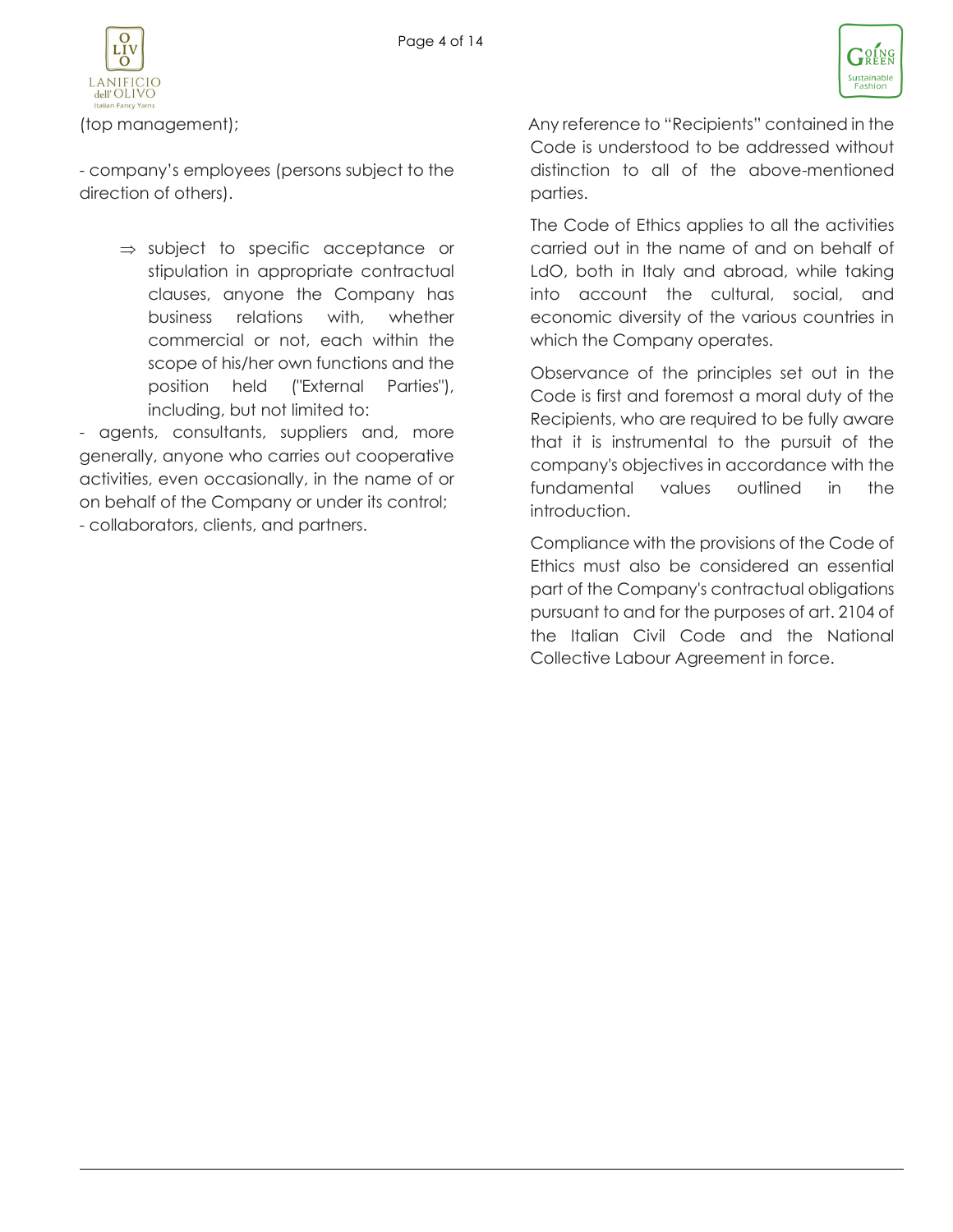



## <span id="page-4-0"></span>**2 GENERAL PRINCIPLES and VALUES**

The "General Principles" contained in this Code reflect the core values of LdO and are the foundation for achieving the conduct we want to foster at all levels of the organisation and with our stakeholders.

Reputation is a valuable asset for LdO and it is everyone's duty to protect and safeguard it.

Compliance with the provisions of the Code must in any case be considered an essential part of the contractual obligations of the Company's employees and contractors pursuant to and for the purposes of the law.

## **2.1.Compliance with the law**

<span id="page-4-1"></span>LdO has, as an essential principle, compliance with applicable laws and regulations of an international, national, regional, provincial, and municipal nature in any area (administrative and fiscal, labour legislation, occupational safety and health, environmental, etc.), and, for this reason, it rejects all illegal practices by prosecuting any behaviour contrary to legislation, the principles of this Code of Ethics or internal procedures.

#### **2.2. Equality and impartiality**

<span id="page-4-2"></span>In decisions that affect relationships with its stakeholders, LdO recognises equal rights for all, without any discrimination of age, gender, sexuality, health, race, nationality, political opinions, or religious beliefs.

LdO is committed to paying particular attention to disabled people, the elderly, and citizens belonging to the weakest social segments of society, in both direct and telephone contact.

LdO is committed to acting objectively, fairly and impartially in compliance with the laws and regulations in force, as compliance

with the laws and regulations in force is a fundamental principle.

## **2.3. Responsibility and honesty**

<span id="page-4-3"></span>When carrying out the company's mission, the conduct of all of the recipients of this Code of Ethics must be inspired by the ethics of responsibility.

When conducting any activity, situations must always be avoided where the persons involved in the transactions have, or may even only appear to have, a conflict of interest. A conflict of interest arises whenever a director, statutory auditor, department head, employee, consultant, or collaborator of the Company engages in commissive/omissive conduct aimed at obtaining a personal benefit or, in any case, is the bearer, even on behalf of third parties, of an interest other than the physiological one for the good performance of LdO and the professional gratification for the work performed and the results obtained.

#### <span id="page-4-4"></span>**2.4.Continuity, diligence, and care in the execution of duties and contracts**

LdO is committed to ensuring the continuity of strategic activity and direction and coordination for all company structures. LdO is also committed to minimising the inconvenience to Clients in the event of disruption due to force majeure.

The recipients of the Code of Ethics must act with diligence, care, and professionalism in order to provide high quality services.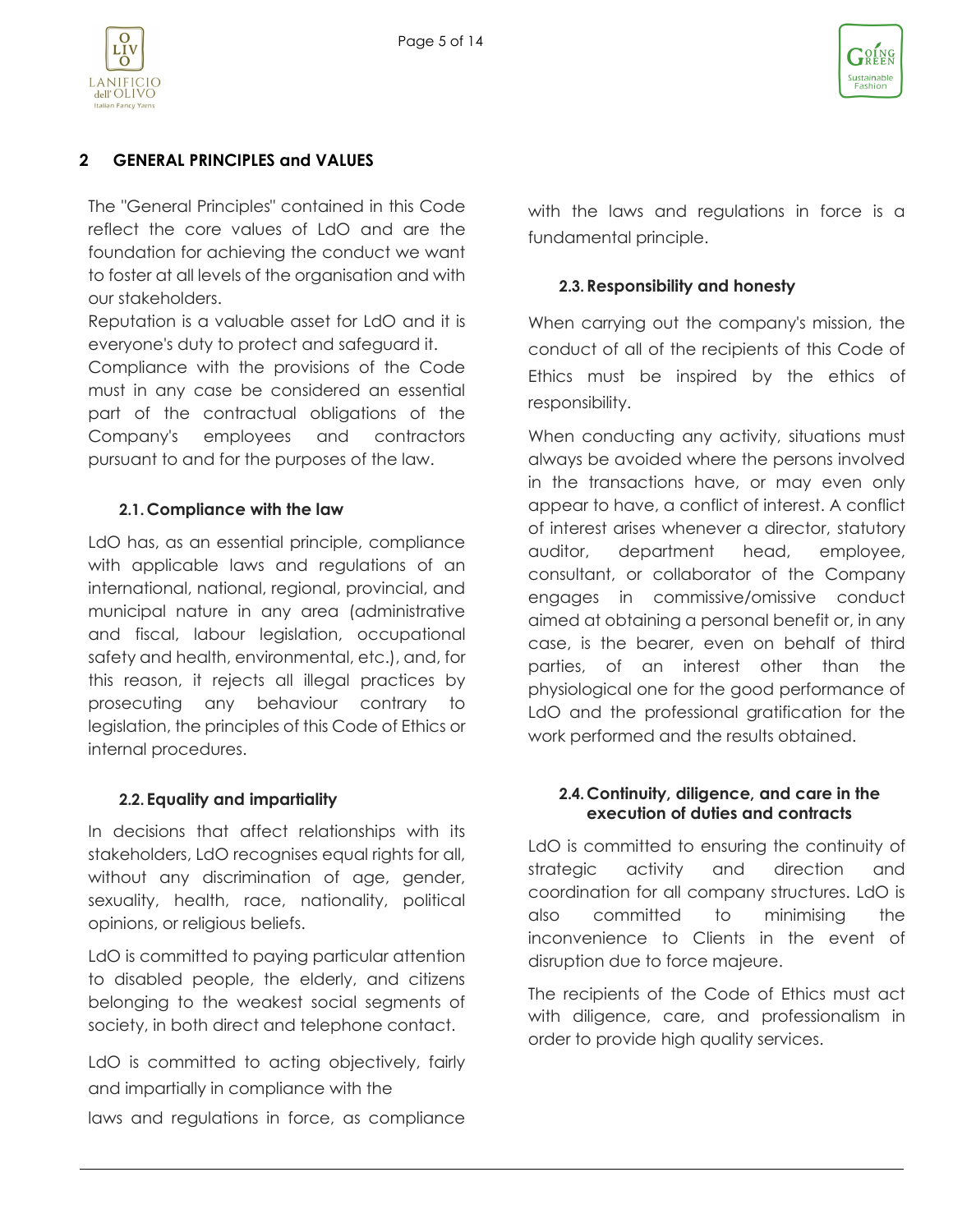

#### <span id="page-5-0"></span>**2.5. Transparency and completeness of information**

The Directors, Executives, managers, employees, and collaborators of LdO are required to provide complete, transparent, understandable, and accurate information, so that, in establishing relations with the Company, stakeholders are able to take independent and informed decisions regarding the interests involved, alternatives, and significant consequences. In particular, when drafting any contracts, LdO shall take care to specify to the contracting party the conduct to be adopted in all the circumstances envisaged, and shall draft the clauses in a clear and comprehensible manner, always ensuring a level playing field is maintained with the Clients.

When drafting any communication with Clients, LdO pays the utmost attention to the use of languages and simple and easily understandable language.

## **2.6.Competition**

<span id="page-5-1"></span>The Company intends to develop the value of competition by adopting principles of propriety, fair competition, and transparency towards all market participants. All of the recipients of this Code of Ethics shall refrain from engaging in and/or encouraging conduct that may constitute forms of unfair competition.

## <span id="page-5-2"></span>**2.7.Community and environmental protection**

LdO is well aware of the influence, even of an indirect nature, that its activities may have on the conditions, economic and social development, and general welfare of the community, as well as the importance of social acceptance by the communities in which it operates.

For this reason LdO, in carrying out its activities,

is committed to safeguarding the surrounding environment and contributing to the sustainable development of the area: to this end it plans its activities by seeking a balance between economic initiatives and essential environmental needs, taking into account the rights of future generations.

LdO conducts its activities and pursues its objectives in respect of the environment and in compliance with the relevant legislation in force, giving the latter a prominent role in any decision relating to the company's activities.

The company promotes respect for the environment by identifying it as a qualifying and rewarding element for each type of project.

To this end, the company follows with particular attention the evolution of national and European environmental legislation.

## **2.8.Confidentiality**

<span id="page-5-3"></span>The Company ensures the confidentiality of the information in its possession and refrains from searching for confidential data, except in the case of express and informed consent and in compliance with current regulations. Moreover, LdO employees are prohibited from using confidential information for

purposes unrelated to performing their activity.

#### <span id="page-5-4"></span>**2.9. Effectiveness, efficiency, and product quality**

LdO pursues the objective of promoting the creation of products/services according to the principles of effectiveness and efficiency, so that every action is appropriate and consistent with meeting the needs and requirements for which it is intended, and so that in every work activity, the cost-effectiveness of the management of the resources employed is achieved and a commitment is made to offer a service that is suitable for the Client's needs and

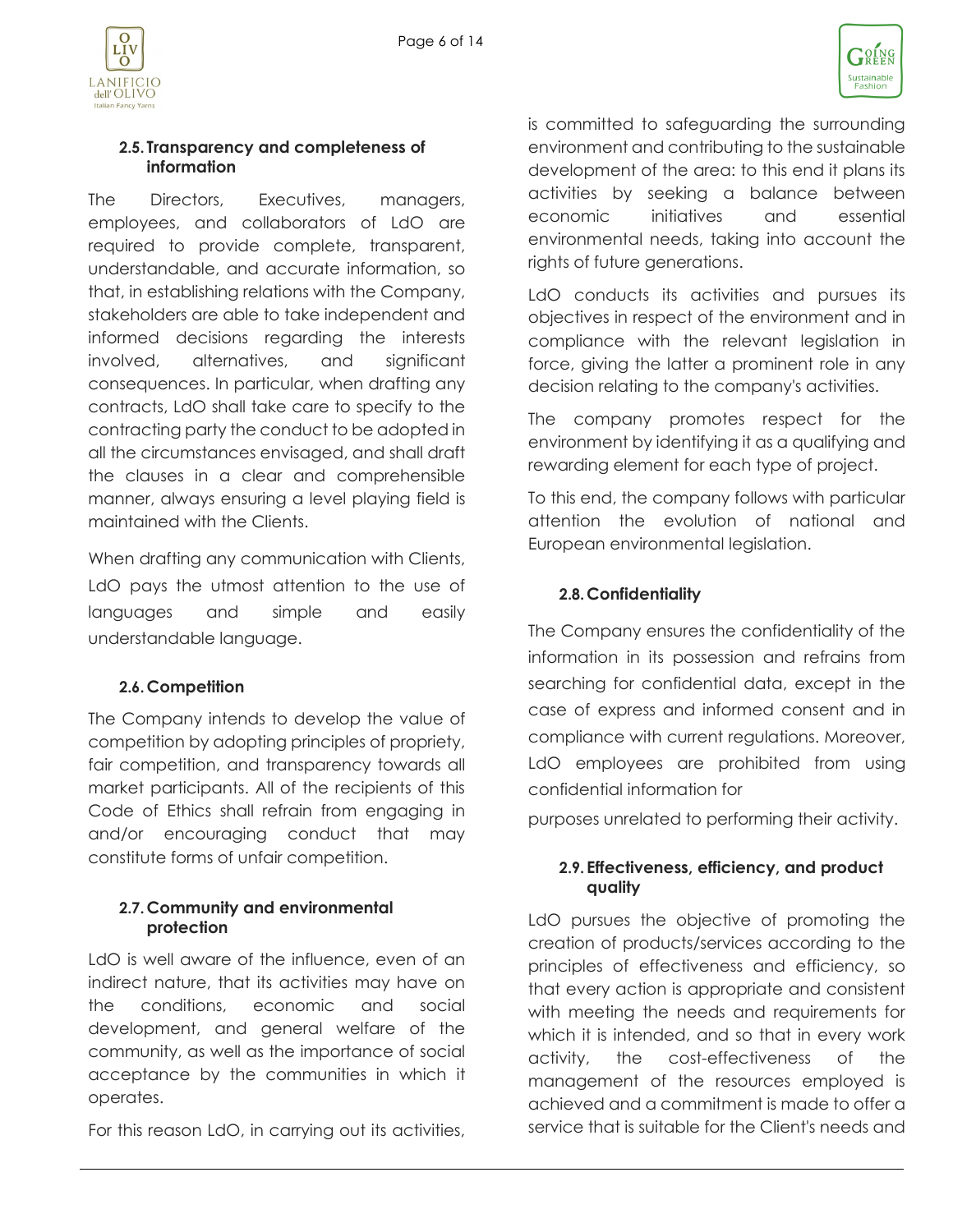

in conformity with the most advanced standards.

LdO is committed, through the adoption of appropriate technological and organisational solutions, as well as through the constant training of human resources, to continuously improve the efficiency and effectiveness of the products/services it offers directly or through its subsidiaries.

## <span id="page-6-0"></span>**2.10. Fairness of authority**

When signing and managing contractual relationships involving the establishment of hierarchical relationships, in particular with staff, LdO undertakes to ensure that authority is exercised fairly and properly, avoiding any abuse. In particular, LdO will operate in such a way that authority does not become a mere exercise of power, detrimental to the dignity and autonomy of the staff.

#### <span id="page-6-1"></span>**2.11. Integrity and protection of the individual**

LdO is committed to protecting the safety, health, moral and physical integrity of its employees, consultants, Clients, and Suppliers. To this end, it promotes responsible and safe

behaviour and adopts all the safety measures required by technological progress to ensure a safe and healthy working environment, in full compliance with current legislation on prevention and protection.

LdO is committed to protecting the individual in all areas.

It works constantly to achieve a cooperative and non-hostile working environment and to prevent discriminatory behaviour of any kind.

The recipients of the Code of Ethics are obliged to cooperate with the company in order to maintain a climate of mutual respect for the dignity, honour, and reputation of each individual.

The concept of discrimination does not include differences in treatment based on objective criteria that are not contrary to law or the collective agreement.

Requests or threats aimed at inducing people to act against the law and the Code of Ethics, or to behave in a way that is detrimental to their moral and personal beliefs, are not tolerated and will therefore be adequately addressed.

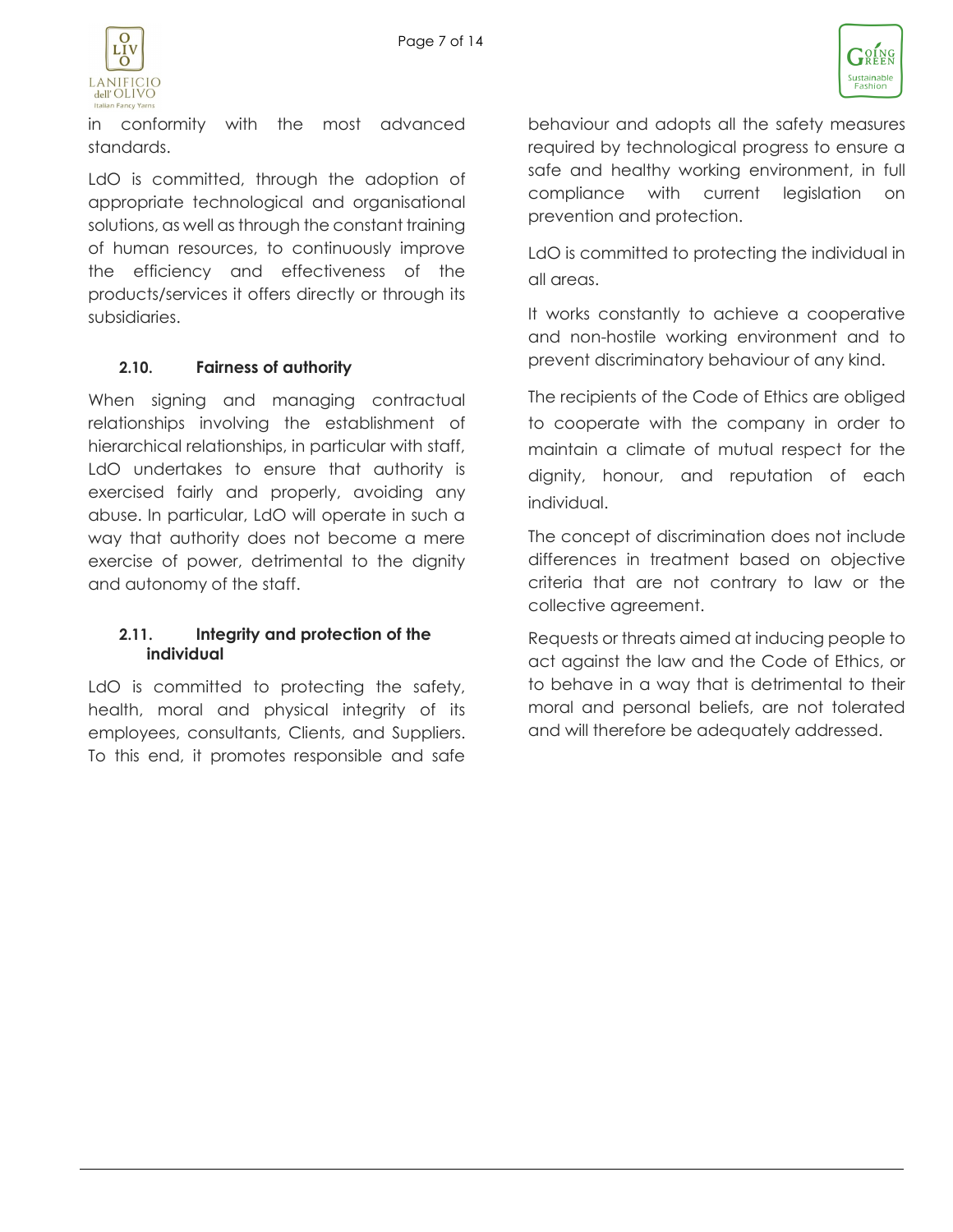



## <span id="page-7-0"></span>**3 CHARTER OF SUSTAINABILITY COMMITMENTS**

LdO is well aware of market trends and the importance of the values of Sustainability today, which is considered to be the integration of organisational, social, and environmental requirements into company strategies and operational processes, and has decided to implement a process for the management and improvement of these values.

Taking as a reference the definition of Sustainable Development as development that meets the needs of the present without compromising the ability of future generations to meet their own needs, LdO has created its own sustainability programme called GOING GREEN, which aims to enhance the value of our work by focusing on respect for people and the environment.

A set of values and commitments that LdO has decided to integrate into its policy, operations, and management, to which all its organisational structures must aspire.

#### <span id="page-7-1"></span>**3.1 Values and objectives**

Establishing policies and values oriented towards sustainability and pursuing objectives in its activities. Adopting management choices aimed at safeguarding current and prospective financial strength and profitability.

#### <span id="page-7-2"></span>**3.2 Sustainable supply chain**

Orienting and raising awareness in the supply chain towards the values and requirements of GOING GREEN. Constant monitoring, qualification, and evaluation of its suppliers and processes according to Sustainability criteria.

#### <span id="page-7-3"></span>**3.3 Traceability**

Maintaining a solid tracking system linked to the various stages of the production process in order to ensure complete transparency of data in the chain, from raw materials to finished product.

#### <span id="page-7-4"></span>**3.4 Choice of materials**

Evaluating the inclusion of raw materials with a lower social and environmental impact and produced according to criteria of protecting the environment and biodiversity, by producers that implement the same ethical values. With this in mind, over the years LdO has significantly increased the inclusion of items produced with certified organic materials derived from recycling practices that also respect strict environmental and social criteria.

Ensuring that raw materials of animal origin are obtained with respect for the dignity of each living being, a practice implemented through fruitful cooperation with reliable and qualified suppliers.

#### <span id="page-7-5"></span>**3.5 Improving environmental performance**

Ensuring legal compliance, managing resources in the best possible way with the aim of reducing environmental impact, with particular attention to energy and water resources.

#### <span id="page-7-6"></span>**3.6 Improving social performance**

Ensuring legal compliance, managing human resources in the best possible way, respecting the fundamental requirements of international conventions on human rights, raising awareness, monitoring its supply chain, and implementing constant improvements in occupational safety and health.

Management choices are based on ethical, social, and environmental considerations.

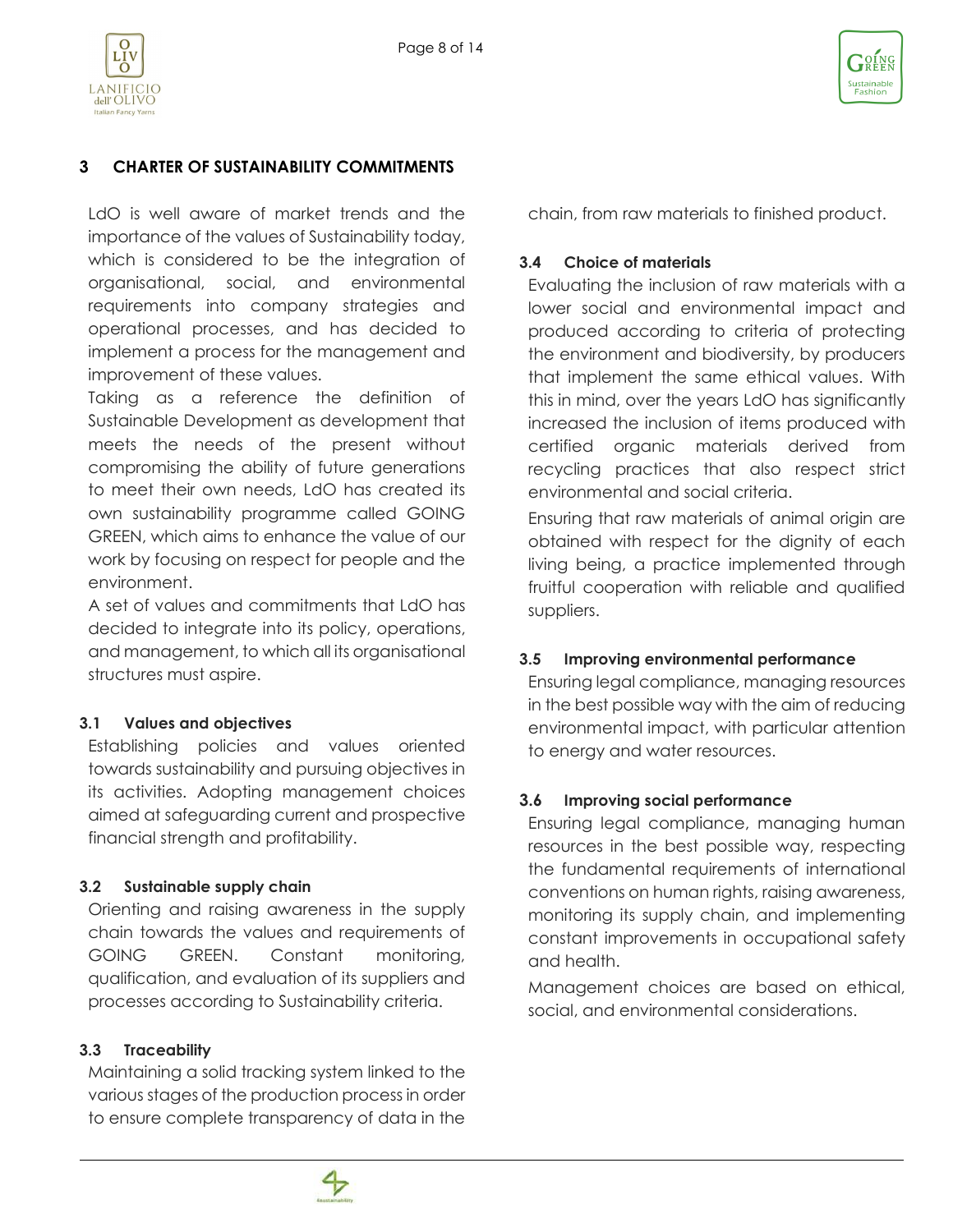

#### <span id="page-8-0"></span>**3.7 Reputation**

Complying with the requirements of the GOING GREEN Sustainability Programme for its business and adopting behaviour in line with the commitments made. Communicating the outcome of its actions in a transparent manner, monitoring the results, and sharing data with its supply chain, with a view to growth.

A prime example is the annual publication of

the Sustainability Report, in which data and documentation of business practices are collected.

Being receptive and available for inspections and monitoring visits of the company and its supply chain. LdO cooperates fully with certification bodies for control audits for maintaining its Certifications and with clients for the fulfilment of signed commitments.

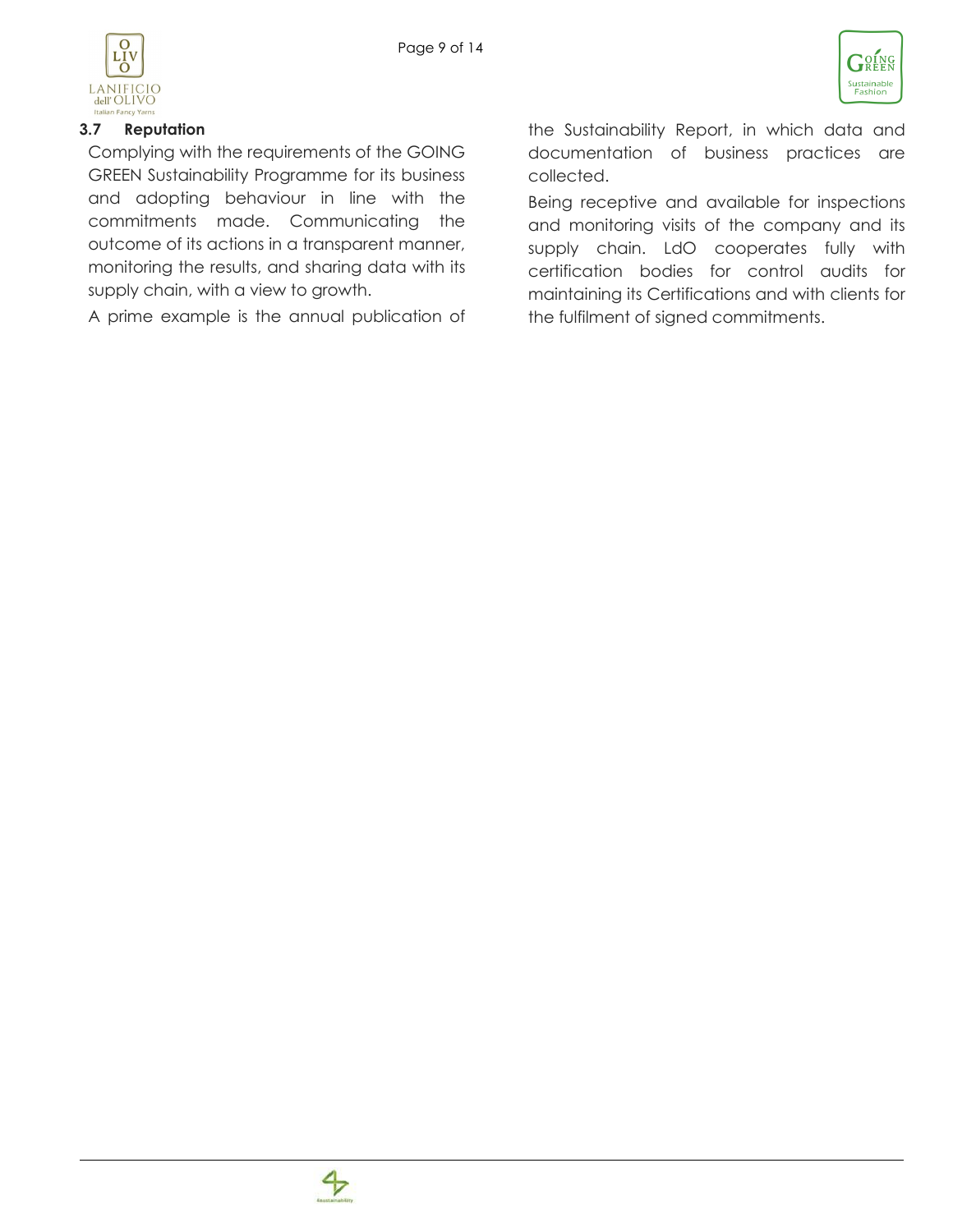



## <span id="page-9-0"></span>**4 SYSTEM OF CONDUCT**

Lanificio dell'Olivo has always encouraged and supported behaviour aimed at spreading and implementing the fundamental values set out and shared above, which are to be applied to and required of all of the Recipients.

#### **Staff**

Lanificio dell'Olivo recognises the fundamental importance of the human, professional, and creative contribution of the people who work for them.

Team spirit, transparency, and mutual respect are considered the basis of relationships with all people. The company expects its staff to behave in an appropriate and transparent manner and in line with the principles of this Code in the performance of their duties. The Company also expects professionalism, reliability, determination, commitment, a sense of responsibility, dynamism, and an attitude focused on continuous improvement in the performance of every activity. The Company is committed to offering equal opportunities in work and professional advancement to all its staff members in accordance with their skills and performance. Each staff member is therefore offered identical opportunities for work and/or professional growth without any discrimination. Public and private corruption practices, illegal favours, and collusive behaviour are unacceptable and, therefore, prohibited. Lanificio dell'Olivo does not allow any form of favouritism, whether of a personal or family nature.

No form of irregular work is tolerated. The company provides fair and reasonable salaries and terms and conditions; the salaries and benefits provided to LdO employees meet at least the legal requirements established in each country.

#### **Personnel management**

The management of working and cooperative relationships is aimed at developing each person's skills and competences, in accordance with an equal opportunities oriented policy of merit.

Each employee has a duty to exchange and disseminate essential information within his/her work unit or project. Making knowledge available to those who need it leads to better results and greater efficiency, and allows colleagues to develop full use of their skills more quickly. LdO promotes team spirit and cooperation and expects employees at all levels to work together to maintain a climate of mutual respect.

#### **Protection of health and safety in the workplace**

LdO is committed to fostering and consolidating a culture of health and safety in the workplace by developing risk awareness and promoting

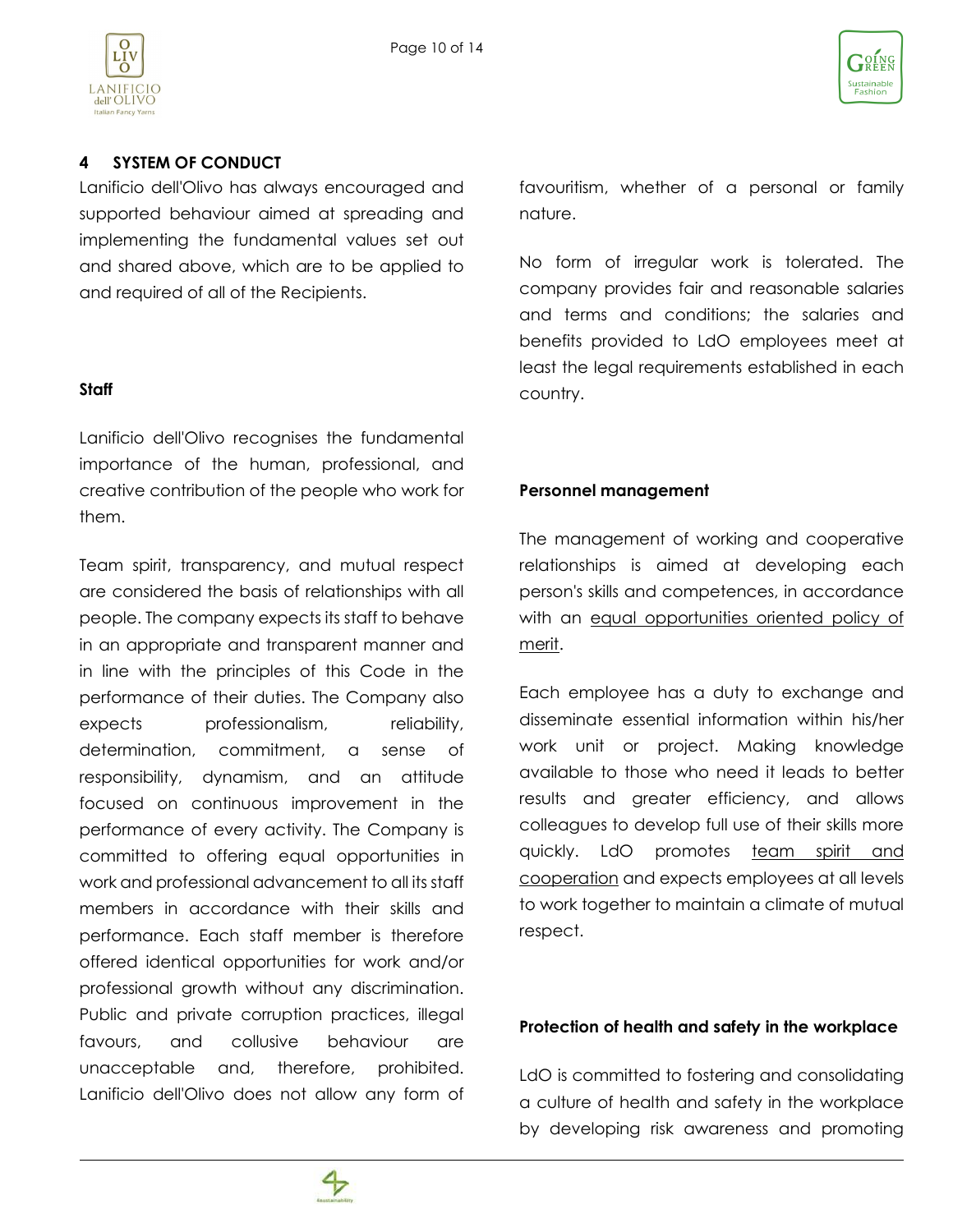



responsible behaviour. It organises training plans and carries out preventive actions and periodic checks in order to protect workers' health and safety.

Each staff member must adopt the preventive measures established by LdO for the protection of his/her health and safety, which are communicated by means of specific guidelines, instructions, training, and information. Each staff member must not expose himself/herself or other workers to dangers that may cause injury or harm to themselves or others.

## **Confidentiality and privacy**

Information of a confidential nature, data, and knowledge acquired, processed, and managed by employees in the performance of their work activities must remain strictly confidential and must not be acquired, used, communicated, or disclosed, either within or outside the company, except by authorised persons and in compliance with company procedures.

The utmost care and confidentiality is required to protect the information generated or acquired in order to avoid any improper or unauthorised use.

#### **Clients**

LdO's primary objective is the complete satisfaction of its Clients.

The Company is committed to creativity and innovation while maintaining a high level of quality and service. For LdO it is essential that the relationship with Clients be based on the principles of fairness, honesty, professionalism, and transparency. The Company ensures appropriate methods of dialogue and listening, committing itself to always give feedback to suggestions and complaints, in order to strengthen the relationship in the long term.

The Company ensures that its products meet the expectations and requirements of the market, also in terms of the safety of the materials and chemicals used in the treatment of yarns, pursuing quality and continuous improvement in the activities carried out, thus contributing to the success of the company and the satisfaction of its stakeholders.

#### **Suppliers**

Suppliers play a key role in achieving LdO's objectives. In relations with its Suppliers, the Company promotes an honest, diligent, transparent, and cooperative conduct.

LdO is committed to raising awareness among its Suppliers on the subjects covered by this Code of Ethics in order to promote awareness and compliance with the rules of conduct consistent with those expressed in this document, especially with regard to respect for human rights and workers' rights and sustainable and responsible management of environmental and social impacts.

Suppliers are selected and qualified according to appropriate and objective criteria, based on their supply capacity and according to the

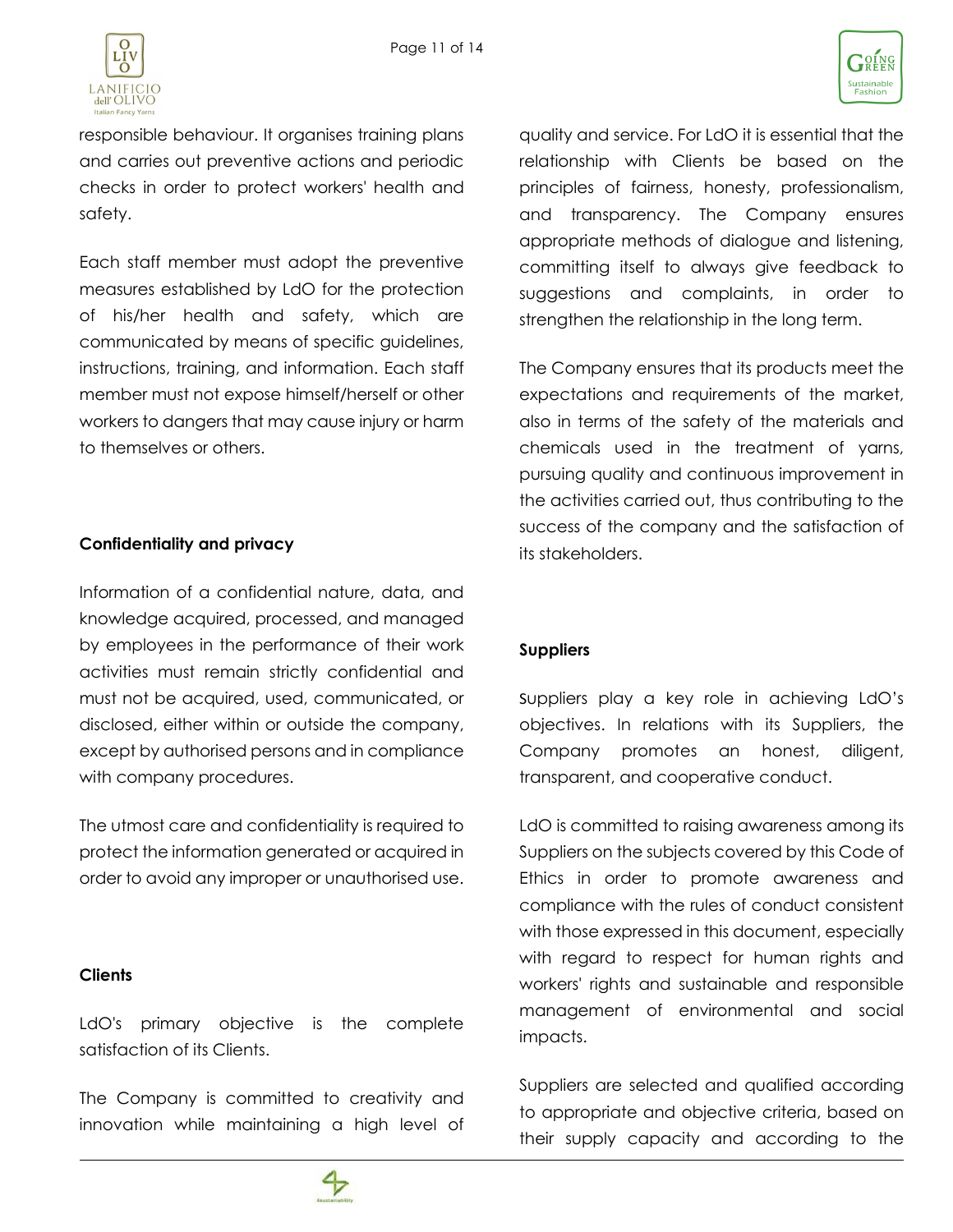

principles of impartiality, fairness, and quality. LdO balances the need to obtain favourable economic conditions with the need not to deviate from quality parameters in the supply of goods and services. The outcome of the control activities carried out on the goods and services received and the overall performance of the Suppliers are shared with them, with the aim of facilitating their progressive improvement, in the interests of both the Suppliers themselves and the Company.

## **Use of company assets**

Personnel must diligently and respectfully use company assets made available as work tools in order to best carry out their duties, especially when such assets are used for personal use even if previously authorised. The staff is committed to complying with the laws and regulations in force in each country where LdO operates in order to protect copyrights and intellectual property.

Software and databases protected by copyright and used by personnel in the performance of their activities may not be reproduced or duplicated, either for business purposes or for personal use. It is forbidden to install and/or use unauthorised software or databases on the company's computers. Working time must be used responsibly and in the interest of the company: employees may not carry out other activities during their working hours that are not strictly related to their official duties.

## **Institutional relations**

All relations with government institutions (Ministries, Regions, Municipalities, Provinces, Local Health Authorities, etc.) can be exclusively attributable to forms of communication aimed at assessing the implications of legislative and administrative activity with regard to LdO, to a response to informal requests and acts of scrutiny (checks, inspections, etc.) or, in any case, to make known a stance on important matters for the Company.

## **Contributions and sponsorships**

LdO may join requests for contributions and sponsorships limited to proposals from bodies and associations that have declared themselves to be non-profit and with high cultural, social or charitable value or, in any case, that involve a significant number of citizens. In the choice of proposals for contributions and sponsorships, LdO pays particular attention to any possible conflict of interest of a personal or business nature (for example, family relationships with stakeholders or links with bodies that may, for the functions they perform, facilitate in some way the activity of LdO).

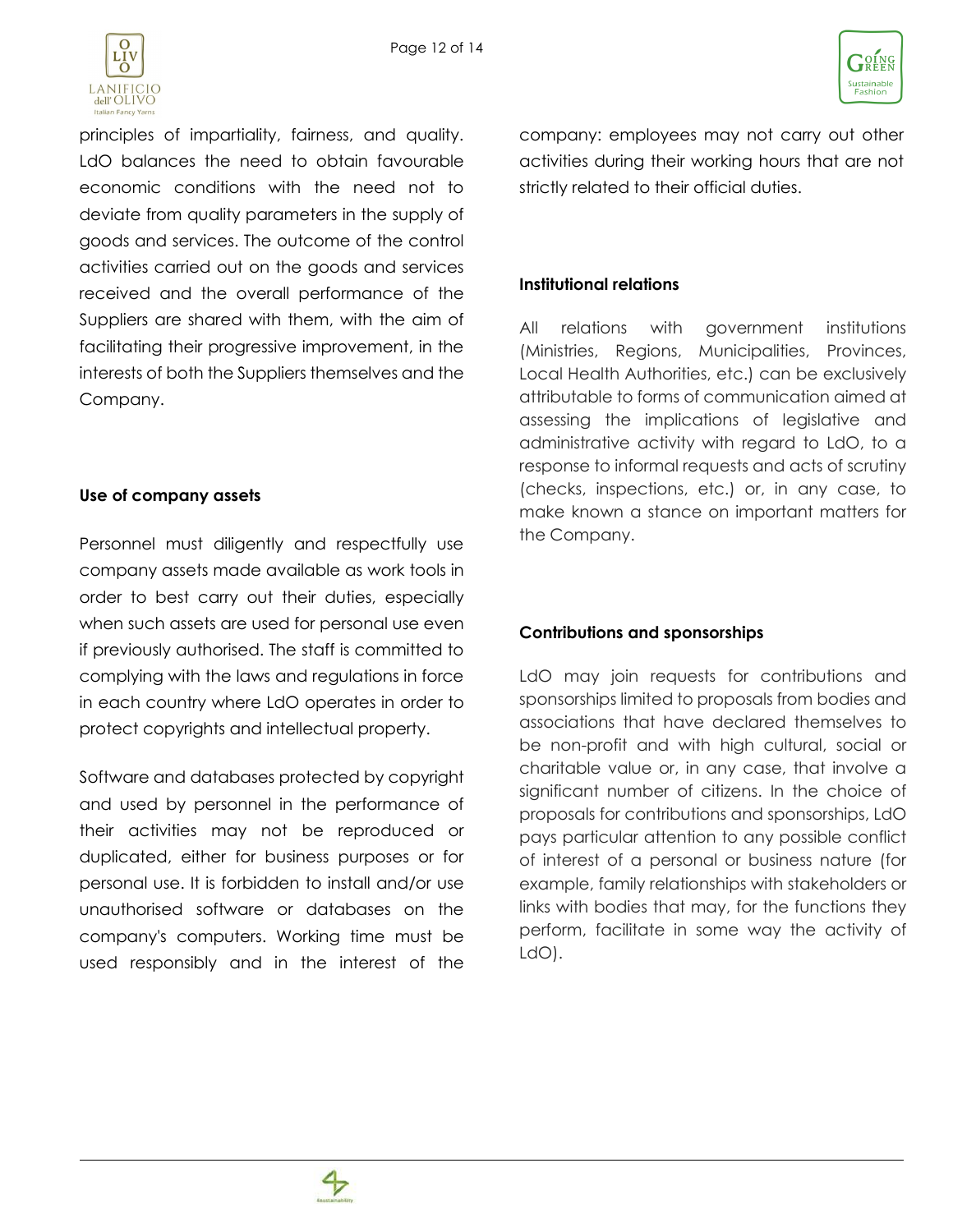

#### <span id="page-12-0"></span>**5 IMPLEMENTATION, DISSEMINATION, AND MONITORING OF THE APPLICATION OF THE CODE OF ETHICS**

LANIFICIO DELL'OLIVO is committed to widely disseminating this Code internally and externally through all corporate communication channels and to post it in places at the Company that are accessible to all staff. A copy of the Code of Ethics is given to each employee and collaborator, and is published on the corporate website so that each stakeholder can access it and become familiar with it. The existence of the Code of Ethics and its binding nature will be referred to in all economic relationships established by LANIFICIO DELL'OLIVO.

LdO is committed to ensuring compliance with the provisions of the Code of Ethics, carrying out supervision and monitoring activities on the implementation of the Code itself.

To this end, the Company:

• will ensure maximum dissemination and awareness of the Code of Ethics;

• will ensure the consistent interpretation and implementation of this Code;

• will carry out specific checks if violations of this Code are reported;

• will promote, in conjunction with the relevant company functions, the application of appropriate sanctions in the event that the above violations are confirmed;

• will ensure the prevention and suppression of any form of retaliation against those who



• will periodically update this Code according to the needs that may arise from time to time, also in light of the abovementioned activities.

GREEN **Fashion** 

Without prejudice to the powers assigned to the corporate bodies in accordance with the law, all of the Recipients are required to cooperate in the implementation of the Code, within the limits of their competences and functions.

LdO encourages employees to seek clarification from their hierarchical superiors should any doubts arise regarding the interpretation or application of the Code or the appropriateness of conduct maintained or to be maintained in specific situations. Such requests will be answered immediately. The absence of any retaliation or negative repercussions for the employee as a result of this report and/or request for clarification is guaranteed. The information thus obtained will be kept strictly confidential.

## <span id="page-12-1"></span>**6 REPORTS**

Lanificio dell'Olivo promotes the prevention and verification of any unlawful conduct or any conduct contrary to the Code of Ethics and Conduct and encourages the Recipients to promptly report to the Personnel Director of Lanificio dell'Olivo any unlawful conduct or any conduct contrary to the Code of Ethics and Conduct, of which they become aware as a